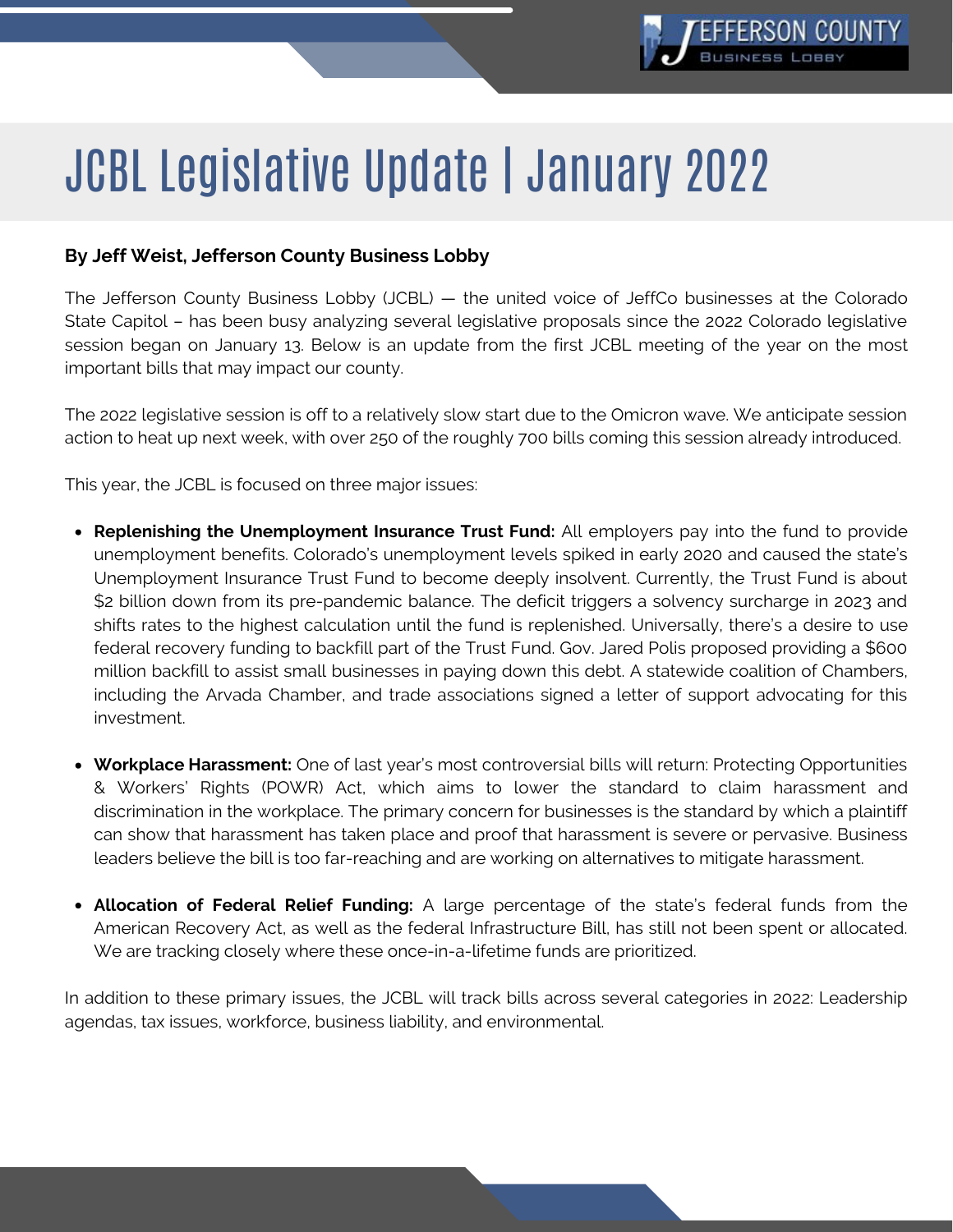

#### **Leadership Agendas**

Thus far, we have found a remarkable overlap between the parties on the top issues: crime and public safety, the cost of living in Colorado, and education. The two sides disagree on the specific problems and solutions therein, but these three themes are repeated in much of the early discourse and the bills introduced to date.

### **Tax Issues**

So far we have good news on tax-related legislation at the capitol. First, we will see a sales tax simplification bill package, which continues Commissioner Tracy Kraft-Tharp's efforts between the legislature and business community to simplify Colorado's state and local sales tax collection system. Six bills in this package will be added this year that will continue to make marginal but needed improvements.

House Bill 1027 would delay a requirement for our smallest retailers to switch from origin sourcing to destination sourcing for sales tax remittance. We are also tracking Senate Bill 32, which would create a single statewide business sales tax license for companies selling into multiple jurisdictions. Again, nothing revolutionary on tax legislation, but positive small steps.

## **Workforce**

The labor shortage continues to be a primary issue for the Colorado private sector, but not one the Capitol can influence greatly without a massive infusion of funding. We are tracking allocation of federal relief funding dedicated to workforce and bills from both parties that impact structural change for education enrollment and career opportunities.

House Bill 1002 expands the current enrollment of the accelerating students through concurrent enrollment (ASCENT) program by allowing each qualified student selected by the local education provider to participate. It also reduces the number of credits to be eligible and repeals requirements to repay unfinished courses.

We are also anticipating bills dealing with second-chance reforms that eliminate or ban barriers for people with a criminal record that prevent them from getting a professional license with the state.

## **Business Liability**

As mentioned, the Workplace Harassment Bill is the major business liability bill for this session. The JCBL is also closely watching Senate Bill 34, which gives the attorney general and secretary of state more authority to verify the authenticity of business identity fraud complaints. Also, HB1119 would create a state False Claims Act that could incentive lawsuits against government contractors.